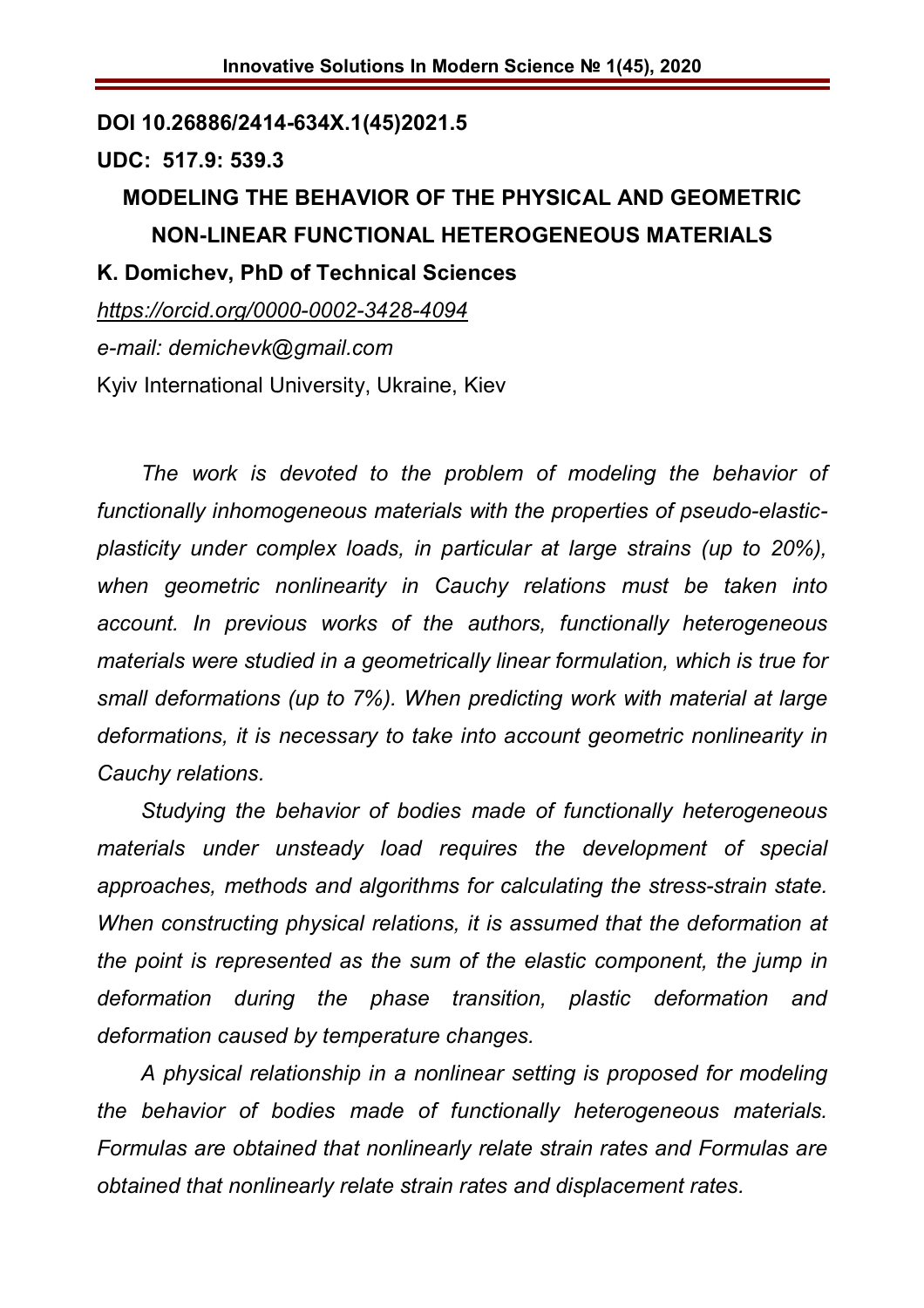*Keywords: mathematical modeling, functional heterogeneous materials, geometric nonlinearity, spline functions, pseudo-elastic plasticity, phase transitions*

**Problem statement.** The main task of the non-stationary theory of thermo-plasticity is to determine the rates of displacement and components of stress and strain tensors that occur in a three-dimensional body during its loading and heating, when some elements of the body work beyond the elasticity of the material. The loading process will be considered as one that changes over time, which can cause the movement of individual parts of the body.

At first, an isotropic and homogeneous three-dimensional body *V*, bounded by the surface *S*, at the initial moment of time *t = 0* is in a natural non-stressed state at the temperature  $T<sub>o</sub>(\theta<sub>i</sub>)$ ,  $i = 1, 2, 3$ . Then the body is subjected to heat and load by external forces. These can be volumetric forces that affect each element of the body. Surface forces acting on one part of the body's surface.

On the second part of the body's surface, which can be fixed in a certain way, the speed of movement is set as a function of coordinates and time. Let's assume that the heating and loading of the body occur in such a way that there are deformations that can significantly affect the temperature change of this element. We will consider such loading processes and temperature levels at which the rheological properties of the material are not detected. The configuration of a body is given by the equation of the surface bounding it. In addition, you need to set the thermo-physical and mechanical characteristics of the body material and the conditions for its heat exchange with the environment.

The thermo-physical properties of the material are characterized by thermal and thermal conductivity coefficients, which may depend on the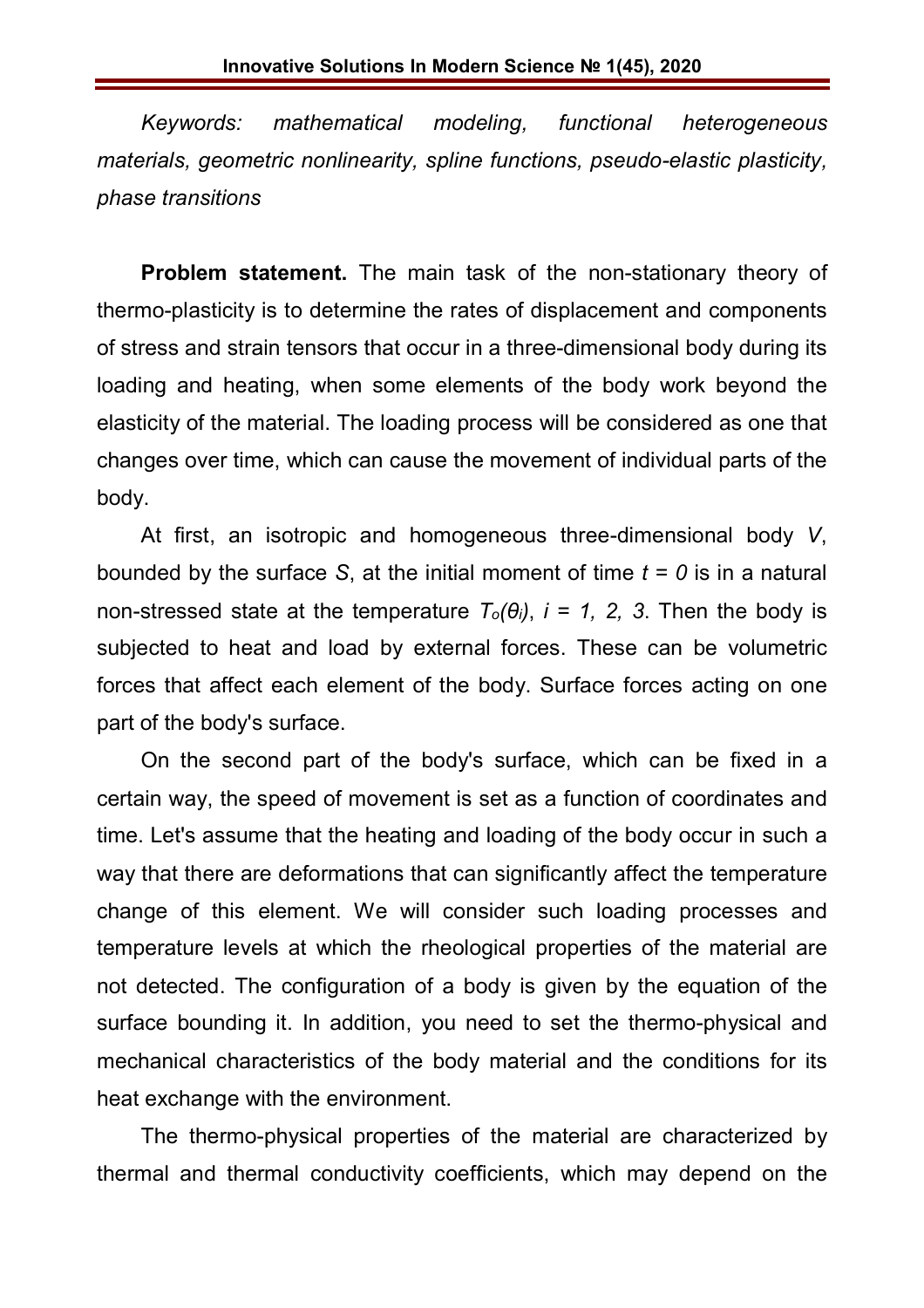temperature. The heat exchange conditions are set in the form of corresponding boundary conditions, and the mechanical characteristics of the material in the study of deformation processes along rectilinear paths and the trajectory of small curvature are set in the form of instantaneous stretching diagrams of samples obtained at various fixed temperatures. In addition, the values of Poisson's coefficients  $\nu$  and linear thermal expansion are set.

Based on these data, it is necessary to determine the temperature, three components of the displacement velocity vector, six components of the stress tensor and six components of the strain tensor. So we need to determine sixteen unknown functions of time and three coordinates. To do this, you need to use the equations of motion, geometric and physical equations, as well as the equation of thermal conductivity. The temperature field at an arbitrary point of the body in the presence of heat sources in it and in the case of accounting for the heat that is released during its deformation, is determined by solving the thermal conductivity equation under certain initial and boundary conditions [4, 5].

After determining the temperature field for various moments of time, the components of the velocity vector of displacement and the components of stress and strain tensors that satisfy three differential equations of motion, six geometric equations, and six physical equations are searched for. These equations are solved under certain initial and boundary conditions. Initial conditions are set for all unknowns at the initial time. On the part of the surface of the body where the given forces *b(xi, t),* the components of the stress tensor must satisfy three boundary conditions:

 $\sigma_{_{in}}(\alpha_k,t) = \sigma_{_{ii}} \cdot n_{_i}, i = 1,2,3$ , where  $n_j$  is the guiding cosines of the external normal to the surface of the body at the corresponding point. On the rest of the surface, where the components of the displacement velocity vector are set, the displacement velocities must take the specified values: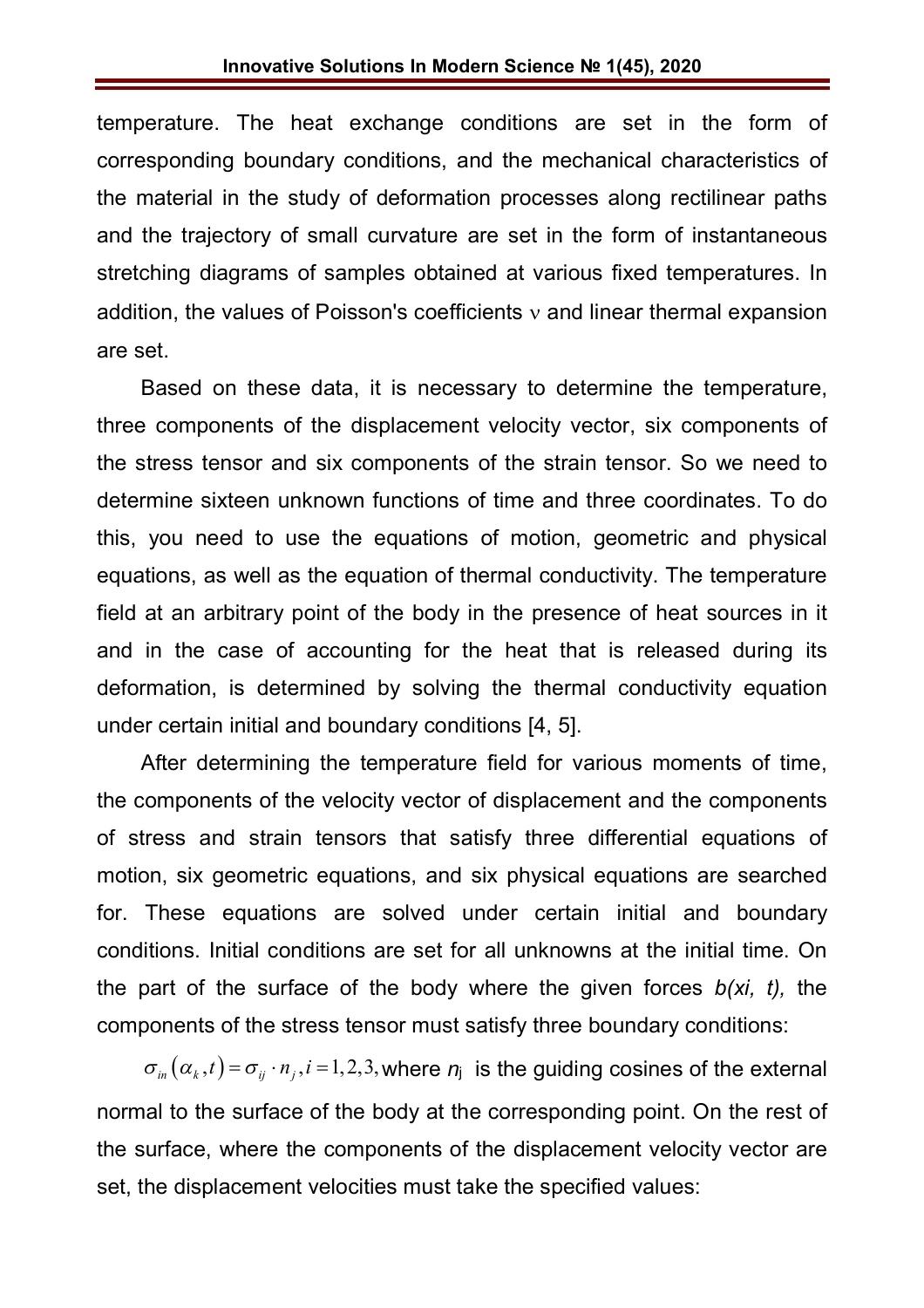$$
v_i = V_i(x_j,t).
$$

A different formulation of boundary conditions is possible, when three conditions are set on the surface of the body, taken in a certain way from the above conditions.

We will find the definition of unknowns as follows. Three components of the displacement velocity vector and six components of the stress tensor are taken as the main unknowns, for which boundary conditions are directly formulated. In this case, all components of the strain tensor are excluded from the six physical equations using geometrically nonlinear Cauchy relations, which are then determined based on the already known components of the displacement velocity vector.

When solving the non-stationary problem of thermo-plasticity, we will use the defining equations that describe non-isothermal load processes both along rectilinear trajectories and along the trajectories of small curvature deformation. After completing the task on the geometry of the deformation trajectory, you can conclude that the determining relationships used are reliable.

#### **Solving the problem.**

One aspect of the numerical solution of general nonstationary problems for inelastic bodies is the choice of the physical relationship between stress and strain. This choice is consistent with experiments and is closely related to the deformation processes occurring in the body material. In the general case, the magnitudes of deformation are functions of the process of stresses and temperature differences, which are determined by the characteristics of the entire previous process of changes in physical factors, and not just the current values. Detailed information on this issue can be found in [2].

When constructing physical relations, it was assumed that the deformation at a point is represented as the sum of the elastic component,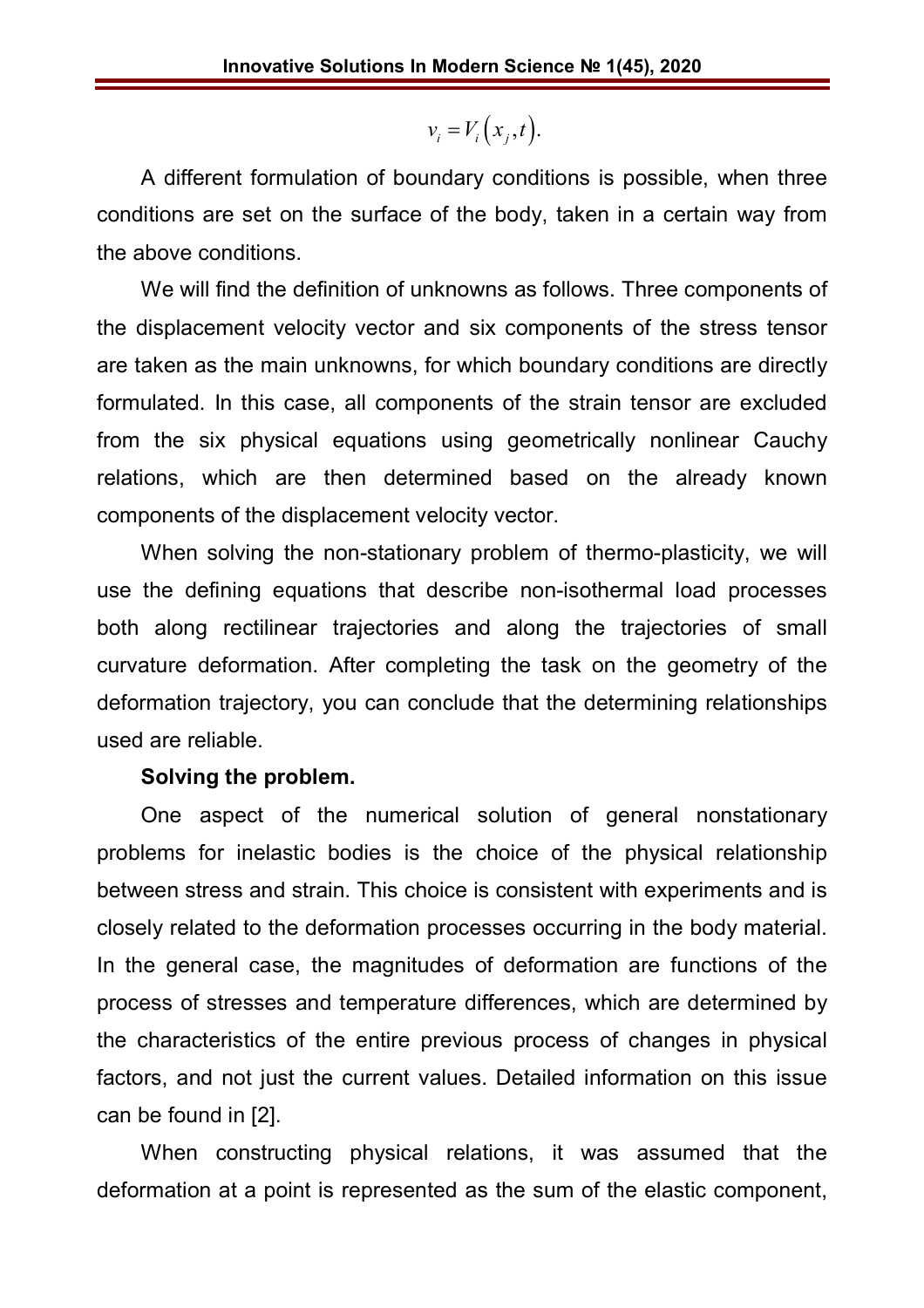the deformation jump at the phase transition, plastic deformation and deformation caused by temperature differences [dissertation].

The equations of motion of an infinitesimal volume element of a continuous medium that is deformed in the orthogonal coordinate system  $\alpha^1$ ,  $\alpha^2$ ,  $\alpha^3$  in are represented as:

$$
\frac{\partial v_i}{\partial t} = \frac{1}{\rho} \cdot \frac{\partial \sigma_{ij}}{\partial \alpha^j} + B_i(\sigma_{mn}), \qquad (1)
$$

where *i, j, n, m* =1, 2, 3, and  $\rho$  - density. Magnitude  $B_i(\sigma_{mn})$ , that are in the right side of equation (1) given in [5,7], and:  $v_i = \frac{cu_i}{\gamma_i}$ ,  $i = 1,2,3.$  $v_i = \frac{\partial u_i}{\partial x_i}, i =$ *t*  $=\frac{\partial u_i}{\partial x}, i=1$  $\partial$ 

In general, the System of orthogonal coordinate of the strain tensor and the components of the displacement vector are connected by such nonlinear relations [6]:

$$
\varepsilon_{11} = e_{11} + \frac{1}{2} \begin{bmatrix} e_{11}^2 + \left(\frac{e_{12}}{2} + \omega_3\right)^2 \\ + \left(\frac{e_{13}}{2} - \omega_2\right)^2 \end{bmatrix}; \quad + e_{22} \left(\frac{e_{12}}{2} + \omega_3\right) + \left(\frac{e_{13}}{2} - \omega_2\right) \left(\frac{e_{23}}{2} + \omega_1\right); \tag{2}
$$

Other components of the strain tensor are obtained from (1) by cyclic index permutation. In the case of an orthogonal rectangular coordinate system:

$$
e_{11} = \frac{\partial u_1}{\partial \alpha_1}; e_{22} = \frac{\partial u_2}{\partial \alpha_2}; e_{12} = \frac{\partial u_2}{\partial \alpha_1} + \frac{\partial u_1}{\partial \alpha_2}; e_{23} = \frac{\partial u_3}{\partial \alpha_2} + \frac{\partial u_2}{\partial \alpha_3};
$$
  
\n
$$
e_{33} = \frac{\partial u_3}{\partial \alpha_3}; e_{31} = \frac{\partial u_1}{\partial \alpha_3} + \frac{\partial u_3}{\partial \alpha_1};
$$
  
\n
$$
2\omega_1 = \frac{\partial u_3}{\partial \alpha_2} - \frac{\partial u_2}{\partial \alpha_3}; 2\omega_2 = \frac{\partial u_1}{\partial \alpha_3} - \frac{\partial u_3}{\partial \alpha_1}; 2\omega_3 = \frac{\partial u_2}{\partial \alpha_1} - \frac{\partial u_1}{\partial \alpha_2};
$$
  
\n(3)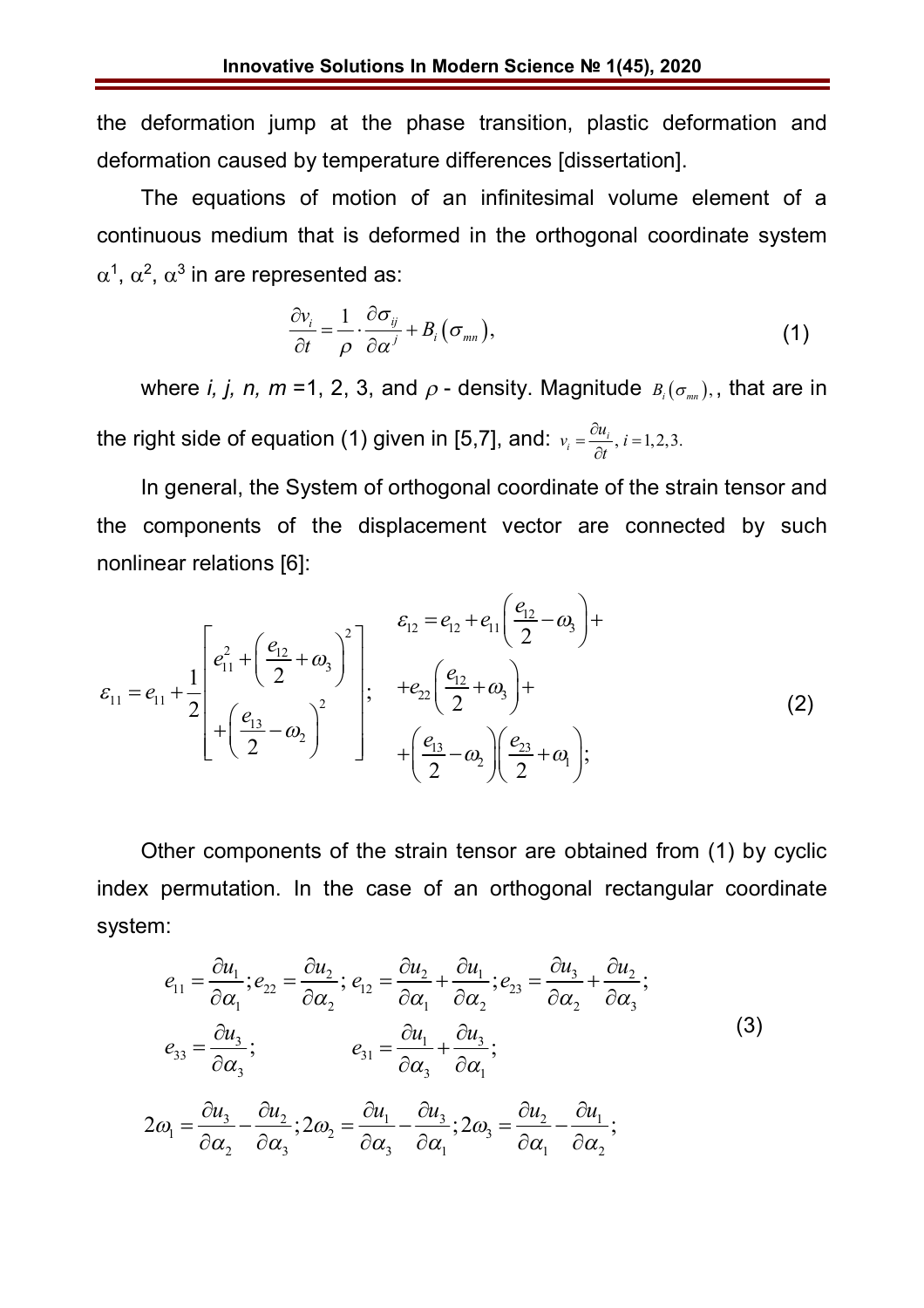With this in mind, after time differentiation in the geometrically nonlinear case, it is possible to record the following for strain rates:

$$
\frac{\partial \varepsilon_{11}}{\partial t} = (1 + e_{11}) \frac{\partial v_1}{\partial \alpha_1} + \left(\frac{e_{12}}{2} + \omega_3\right) \frac{\partial v_2}{\partial \alpha_1} + \left(\frac{e_{13}}{2} - \omega_2\right) \frac{\partial v_3}{\partial \alpha_1};
$$
\n
$$
\frac{\partial \varepsilon_{22}}{\partial t} = \left(\frac{e_{21}}{2} - \omega_3\right) \frac{\partial v_1}{\partial \alpha_2} + (1 + e_{22}) \frac{\partial v_2}{\partial \alpha_2} + \left(\frac{e_{23}}{2} + \omega_1\right) \frac{\partial v_3}{\partial \alpha_2};
$$
\n
$$
\frac{\partial \varepsilon_{33}}{\partial t} = \left(\frac{e_{31}}{2} + \omega_2\right) \frac{\partial v_1}{\partial \alpha_3} + \left(\frac{e_{32}}{2} - \omega_1\right) \frac{\partial v_2}{\partial \alpha_3} + (1 + e_{33}) \frac{\partial v_3}{\partial \alpha_3};
$$
\n
$$
\frac{\partial \varepsilon_{12}}{\partial t} = \left(1 + \frac{e_{11}}{2} + \frac{e_{22}}{2}\right) \left(\frac{\partial v_2}{\partial \alpha_1} + \frac{\partial v_1}{\partial \alpha_2}\right) + \left(\frac{e_{12}}{2} - \omega_3\right) \frac{\partial v_1}{\partial \alpha_1} + \left(\frac{e_{12}}{2} + \omega_3\right) \frac{\partial v_2}{\partial \alpha_2} + \left(\frac{e_{22} - e_{11}}{2}\right) \left(\frac{\partial v_2}{\partial \alpha_1} - \frac{\partial v_1}{\partial \alpha_2}\right) + \left(\frac{e_{23}}{2} + \omega_1\right) \frac{\partial v_3}{\partial \alpha_1} + \left(\frac{e_{13}}{2} - \omega_2\right) \frac{\partial v_3}{\partial \alpha_2};
$$
\n
$$
\frac{\partial \varepsilon_{23}}{\partial t} = \left(1 + \frac{e_{22}}{2} + \frac{e_{33}}{2}\right) \left(\frac{\partial v_3}{\partial \alpha_2} + \frac{\partial v_2}{\partial \alpha_3}\right) + \left(\frac{e_{23}}{2
$$

The system of equations (1), (4) is closed by physical relations that connect stresses and deformations.

Let us determine the influence of the shape memory of the material on the behavior of the rod. Consider the problem of loading, subsequent unloading of a one-dimensional rod and its subsequent heating, which simulates the influence of the memory of the shape of the material at a material point on the behavior of the rod as a whole.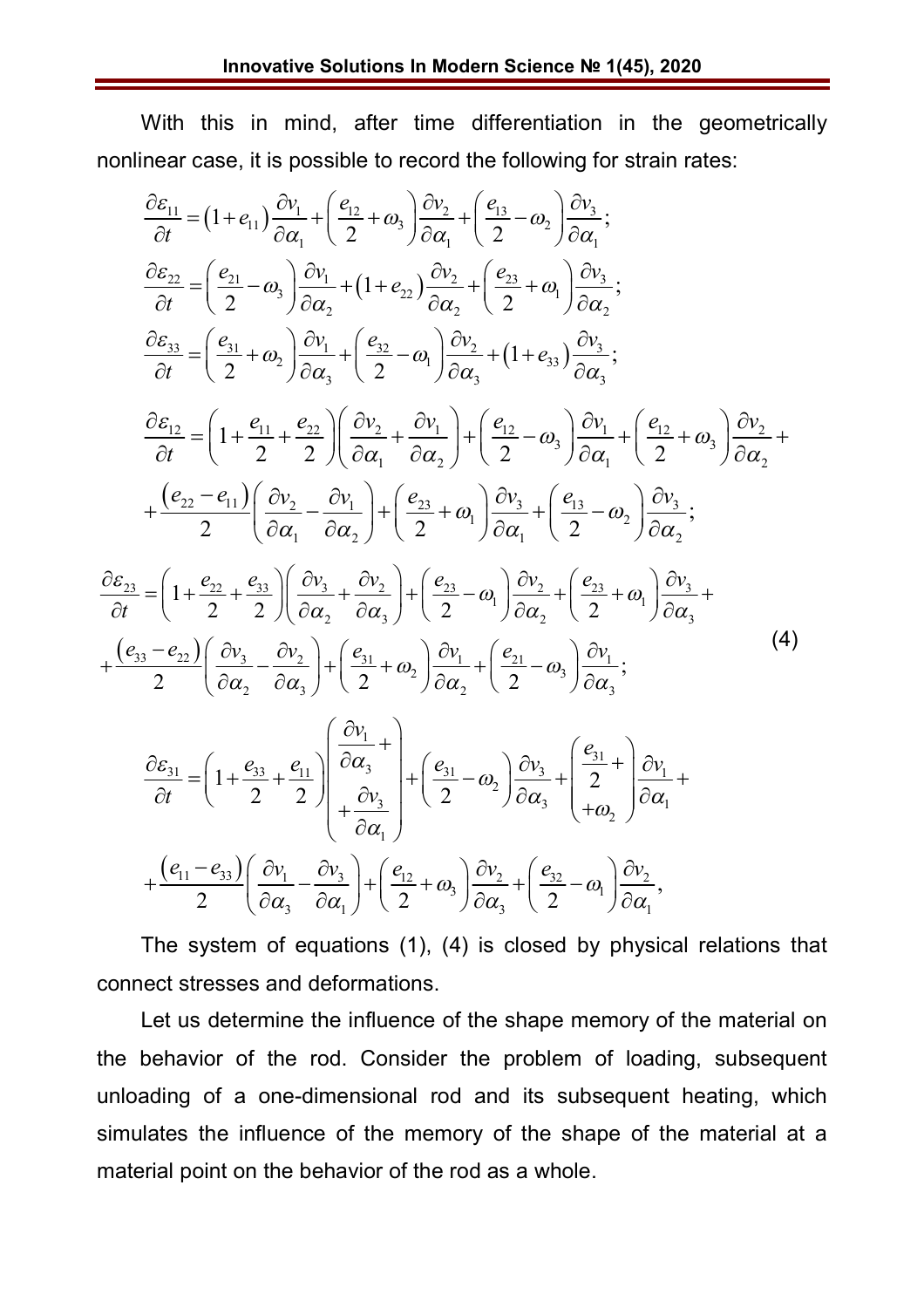In the first stage, the solution of the previous problem was obtained. For the time interval on the edge, the speed at which the sample is stretched is set. After that the condition for the edge is fulfilled.

The edge is fixed and here the speed of movement is zero. The distribution of strain and stress for is presented in Table 1. The deformation has an almost constant value along its entire length. We use these results as initial conditions in the second stage.

The numerical results of the application of the above approach using formulas (1) - (4) for the geometrically linear and nonlinear case are as follows:

Table 1

## **Distribution of deformation and stress before heating**

| $\epsilon_{\text{min}}$ | . 99 | 5.00     | 4.995 | l.992<br>4 | .998<br>Д              | 5.00 | l.998             | 5.0 <sup>1</sup> | 5.00       | 4.998      | 5.00  | 5.003 | 997.،<br>4 |
|-------------------------|------|----------|-------|------------|------------------------|------|-------------------|------------------|------------|------------|-------|-------|------------|
| $\sim$<br>снелін        | 5.00 | .99<br>4 | .995  | .997<br>4  | .998<br>$\overline{ }$ | 997  | .996<br>$\Lambda$ | .997             | 1.992<br>4 | Ⅰ.998<br>4 | .994ء | 4.994 | .997<br>д  |

In the second stage, the rod is heated evenly along the length under constant boundary conditions. The distribution of strain and stress for the respective moments of time and temperature are presented in tables 2 and 3.

Table 2

## **Distribution along the length of the rod deformation and stress when heated for different times and temperatures 40 <sup>0</sup>C**

|  | $\lvert$ ε   0.18   0.12   0.09   0.26   0.36   0.22   0.35   0.28   0.41   0.20   0.22   0.44 |  |  |  |  |  |
|--|------------------------------------------------------------------------------------------------|--|--|--|--|--|
|  | $\sigma$ 0.0 0.1 0.07 0.26 0.33 0.20 0.32 0.26 0.38 0.18 0.19 0.40                             |  |  |  |  |  |

Table 3

## **Distribution along the length of the rod of deformation and stress**

**when heated for different times and temperatures 70 <sup>0</sup>C**

| $\epsilon$ | $\vert 0.00 \vert 0.08 \vert 0.02 \vert 0.2 \vert 0.8 \vert 0.6 \vert 0.00 \vert 0.15 \vert 0.18 \vert 0.14 \vert 0.05 \vert 0.02 \vert$                         |  |  |  |  |  |  |
|------------|------------------------------------------------------------------------------------------------------------------------------------------------------------------|--|--|--|--|--|--|
| $\sigma$   | $\vert$ 0.00 $\vert$ 0.18 $\vert$ 0.14 $\vert$ 0.1 $\vert$ 0.1 $\vert$ 0.2 $\vert$ 0.00 $\vert$ 0.05 $\vert$ 0.06 $\vert$ 0.03 $\vert$ 0.02 $\vert$ 0.01 $\vert$ |  |  |  |  |  |  |